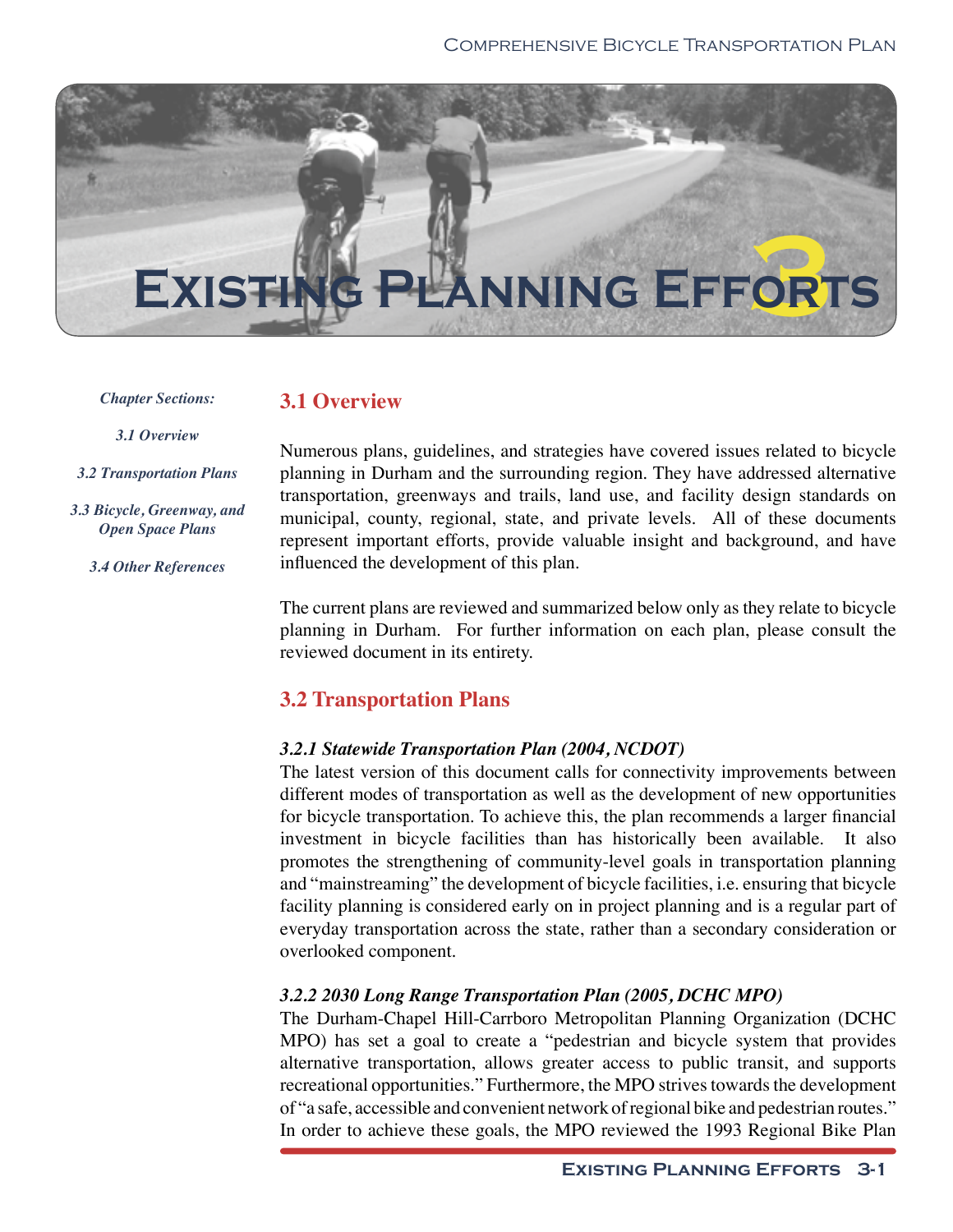#### The City and County of Durham, North Carolina

in 2002, identifying and recommending important regional bicycle transportation corridors. For the City and County of Durham, the Plan recommends a total of 131 projects, totaling 406 miles at an estimated cost of \$64,616,768. The MPO's recommended bicycle projects have been taken into account during the development of the Durham Comprehensive Bicycle Plan.

#### *3.2.3 Southwest Durham Collector Street Plan (2006, DCHC MPO)*

The MPO is developing a collector street plan for the southwest area of Durham County and southeast area of Chapel Hill. The primary function of a collector street is to draw traffic from local streets and expedite the movement of this traffic in the most direct route to an arterial or other collector street. According to the Collector Street Plan, the most appropriate bicycle network for the southwest Durham area is a combination of wide travel lanes, on-street bicycle lanes, greenways, and bicycle routes. While the Collector Plan's section on Bicycle Circulation emphasizes the needs of "basic users," it does not identify any bicycle facility types in its Recommended Collector Street Plan Network Map, or in the map's street cross section inset diagram. Instead, the preference among the four bicycle facilities mentioned above will be a function of traffic volumes, travel speeds, right-of-way constraints, adjacent land uses, and route directness.

# **3.3 Bicycle, Greenway, and Open Space Plans**

#### *3.3.1 1993 Regional Bicycle Plan (Durham and Orange Counties)*

This plan was produced for the Transportation Advisory Committee of the Durham-Chapel Hill-Carrboro Urban Area. The plan represents the collaborative efforts of four local jurisdictions, including the City and County of Durham. Substantial public input provided guidance for the plan's comprehensive list of recommendations. While some of the recommendations within the Regional Bicycle Plan have been implemented, many of the Plan's recommendations still have yet to be addressed. The Durham Comprehensive Bicycle Transportation Plan has incorporated the remaining recommendations that are still relevant today.

### *3.3.2 Old Chapel Hill/Old Durham Road Bicycle Corridor Study (2005, Durham Chapel Hill Carrboro MPO)*

The purpose of this study was to prepare a bicycle and pedestrian plan that will not only serve as a prototype for other Durham/Chapel Hill corridors, but also serve as a guide for local, regional, and state agencies in developing and promoting safe, convenient facilities and services oriented to bicyclists/ pedestrians. This study recommends a two- or three-lane roadway cross-section with bike lanes and sidewalks (where applicable) on both sides for the entire length of the Old Durham-Chapel Hill Road corridor. The plan outlines solutions for specific intersections and also calls for many specific bicycle improvements such as special bicycle detection equipment (loop sensors or detection cameras), traffic signals timed to allow bicycles adequate clearance, bicycle shoulders on bridges, and many other treatments.



*Figure 3.1 - DCHC MPO 2030 Long Range Transportation Plan*



*Figure 3.3 - 1993 Regional Bicycle Plan (Durham and Orange Counties)*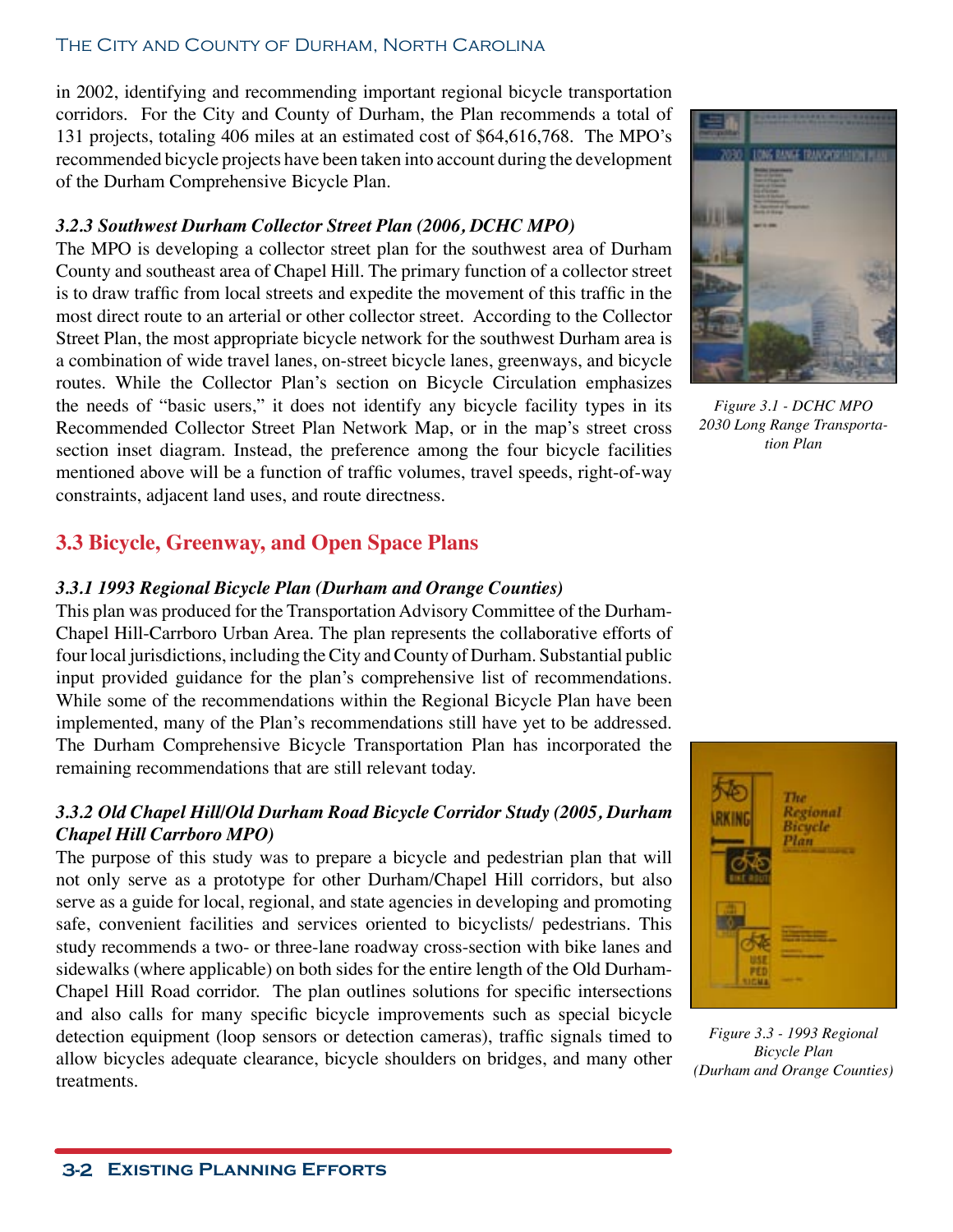

*Figure 3.2 - 2001 Durham Trails and Greenways Master Plan*

### *3.2.3 Durham Trails and Greenway Master Plan (2001)*

The Durham Open Space and Trails Commission was critical in the development of this Plan, which was adopted in 2001 by the Durham City Council and the Durham Board of Commissioners. The Plan provides existing and proposed trail and greenway maps, showing how those routes connect to other systems in the community. The goal of the plan is for the City and County of Durham "to have a system of trails and greenways that connects people and places in the community while it preserves and enhances the region's natural environment." More focused goals include connectivity, accessibility, right-of-way preservation, water quality protection, open space preservation, community education, and community involvement. The Plan outlines priority trail projects, which are listed below.

#### **Priority Trail Developments:**

- 1. Completion of the American Tobacco Trail
- 2. Construction of the Third Fork Creek Greenway
- 3. Completion/Upgrade of the North/South Greenway 4. Eno River Greenway
- 5. Completion of Rocky Creek/Pearsontown Greenway 6. New Hope Creek Greenway
	- 7. Roxboro Rail-Trail Greenway
	- 8. Little Lick Creek Greenway
	- 9. Crooked Creek/ Herndon Creek Trail
		- 10. Lick Creek Greenway

These and other trail priorities have been incorporated into the Durham Comprehensive Bicycle Transportation Plan's recommended routes.

# *3.2.4 New Hope Corridor Open Space Master Plan (1991, City and County of Durham, Orange County, and the Town of Chapel Hill)*

Even though the recommendations in the New Hope plan are from 1991, its Master Plan Action Summary calls for trail construction in its 10-20 year phase, just in time for 2006. Six specific bike and pedestrian trails were recommended for Durham in the New Hope plan, portions of which have been developed. The remaining segments of trails that were recommended have been included in the Durham Comprehensive Bicycle Transportation Plan.

# *3.2.5 Pedestrian-Bicycle-Green Space Plan (2005, Center of the Region Enterprise)*

Six local governments and four partner organizations, including the City and County of Durham, developed this plan. It compiles information on existing and planned pedestrian bicycle and green space facilities, and identifies opportunities for coordination among participating groups throughout the Triangle area. The plan contains charts listing priority on-road bike lanes and trails for the City and County of Durham. This list of recommendations informed the Durham Comprehensive Bicycle Transportation Plan and serves as a factor in the prioritization of the Plan's recommended routes.



*Figure 3.4 - CORE Pedestrian-Bicycle-Green Space Plan 2005*